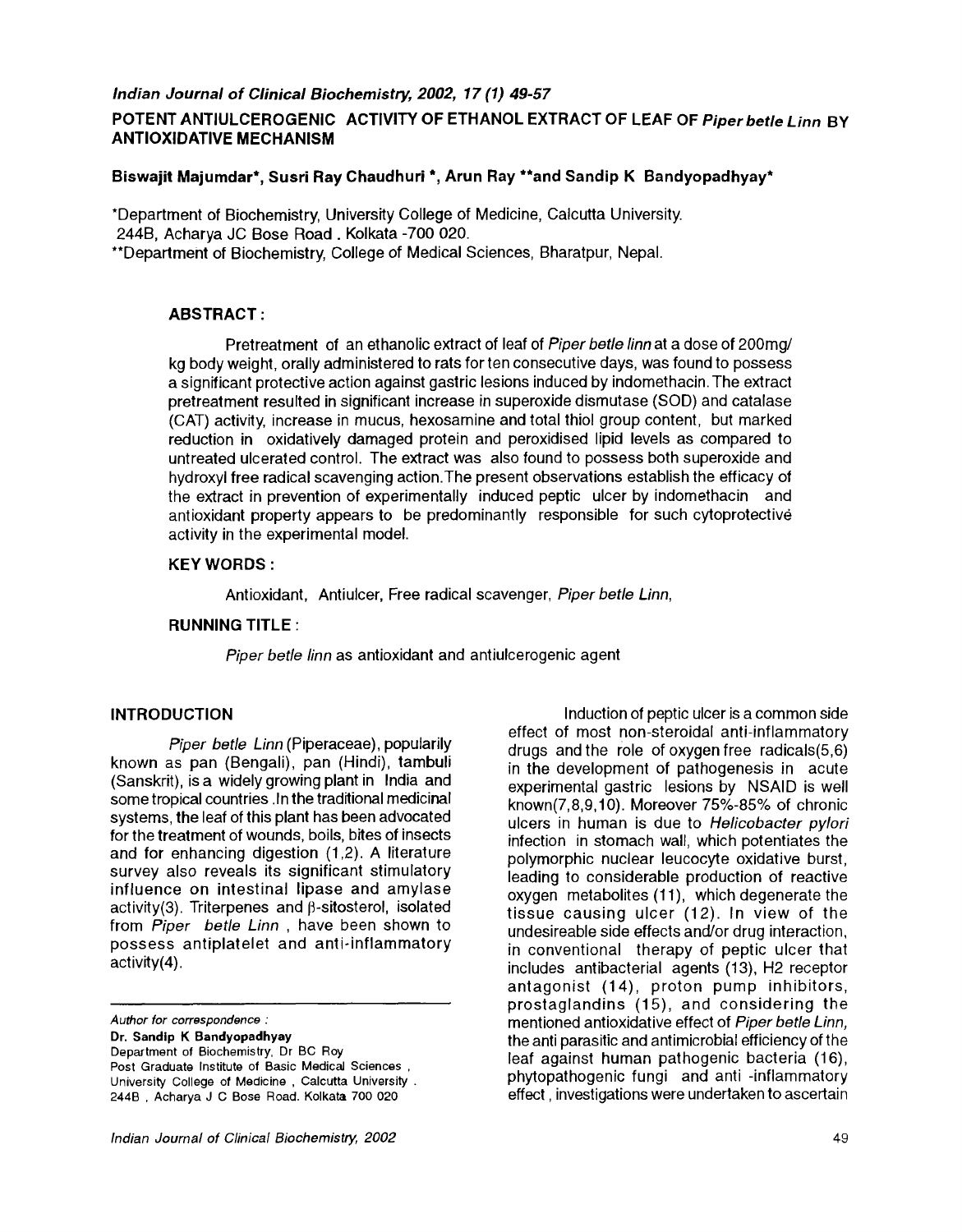any possible effect of the leaf as antiulcerogenic and antioxidant and any plausible link between these two properties.

#### **MATERIALS AND METHODS**

#### **Plant Materials**

Commonly edible fresh leaves of *Piper betle Linn (pungent variety), collected during the* months of October -December from the local market of Kolkata, and identified by Botanical Survey of India, as Piper betle Linn (piperaceae family) were cut into small pieces and pasted with 95 % ethanol, forming a slime. The slime was then cold percolated with ethanol for seven days in an aspirator and the solvent was separated. The process was repeated thrice. The ethanol soluble fraction was evaporated under vacuum in a rotary evaporator and the residue (yield 1.2% w/w in terms of starting material -a yellowish brown mass) was kept in a vacuum desiccator until use. The material was macerated with double distilled water and gum acacia (final concentration of gum acacia in solution is 2%) for experimental use. This was considered as "Drug" in subsequent experiments.

#### **Experimental Animals**

Charles-Foster rats (120-150g), maintained under uniform laboratory conditions, maintaining a light and dark cycle 12:12 hours, and uniformly controlled temperature of  $25 \pm 1^{\circ}$  C for at least 10 days, housed in standard metal cages and fed with pellet diet (Hindustan Lever, India) and water ad libitum, were used for experiments. The analytical grade chemicals used, were either from Sigma or E. Merck.

#### **Animal Experiments**

Rats were divided into three groups of six each, as follows:-

Group A : Normal healthy rats (normal control)

**Group B:** Ulcerated, with no use of "Drug" (Experimental control)

**Group** C : Ulcerated, with pretreatment with "Drug"(Experimental )

Whilethe animals of Group A and B were gavaged with gum acacia solution (2%), those in group C were fed the "Drug" with 2% gum acacia as vehicle for ten consecutive days. Thereafter, all the groups were kept fasting for 48hrs. Indomethacin was given to Groups B and C (15 mg/kg body weight x two days = total 30mg/

kg body weight) for two consecutive days during fasting condition, and the animals were sacrificed under ether anaesthesia 3 hours after the last dose of indomethacin.

The stomach was examined under light microscope and ulcer spots counted were for scoring ulcer index, according to Vogel and Vogel (17), to evaluate the optimal dose of the "Drug". A graduation of doses of the extract was administered orally, the different doses being used were, 100mg/kg body weight , 150 mg/kg body weight, 200mg/kg body weight and 250 mg/kg body weight . From the highest percentage decrease of ulcer index, i.e. maximum protection (Table I), the optimal dose, found to be 200mg/kg body weight, was used throughout the experiment. The extent of protection of the "Drug "treated group was compared with the normal control and experimental control. For biochemical analysis, gastric tissues were taken from the antral portion of the stomach. After scrapping off the outer fibrous layer , the inner layer of the stomach was homogenized in 4mM phosphate saline buffer and the supernatant was used for comparison of subsequent parameters.

#### **Assay of Malondialdehyde (MDA)**

Lipid peroxide was estimated by thiobarbituric acid method using malondialdehyde (MDA) as described by Das *et* a/(18).

#### **Assay of Oxidatively Damaged Protein**

Oxidatively damaged protein was determined in terms of carbonyl content according to Rodney *et* a/(19).

#### **Assay of Superoxide dismutase (SOD) activity**

The method of McCord and Fridovich (20) was followed, involving inhibition of epinephrine auto-oxidation in an alkaline medium at 480nm. **The** readings were noted at 30secs interval and **the** enzyme activity was expressed in arbitrary units, considering 50% inhibition of autooxidation of epinephrine, as 1 unit of enzyme activity.

#### **Assay of Catalase (CAT)**

The catalase activity was determined according to Lück *et al* (21).100 (Iml of tissue supernatant was added to a solution containing 3 ml of  $H_2O_2$  -phosphate buffer mixture. The change in optical density (OD) at 240nm was aeasure of catatase activity. The concentration of **the**  H<sub>2</sub>O<sub>2</sub>-buffer was standardized to get the OD against buffer at 240 nm to  $0.500 \pm 0.01$  (d=1cm).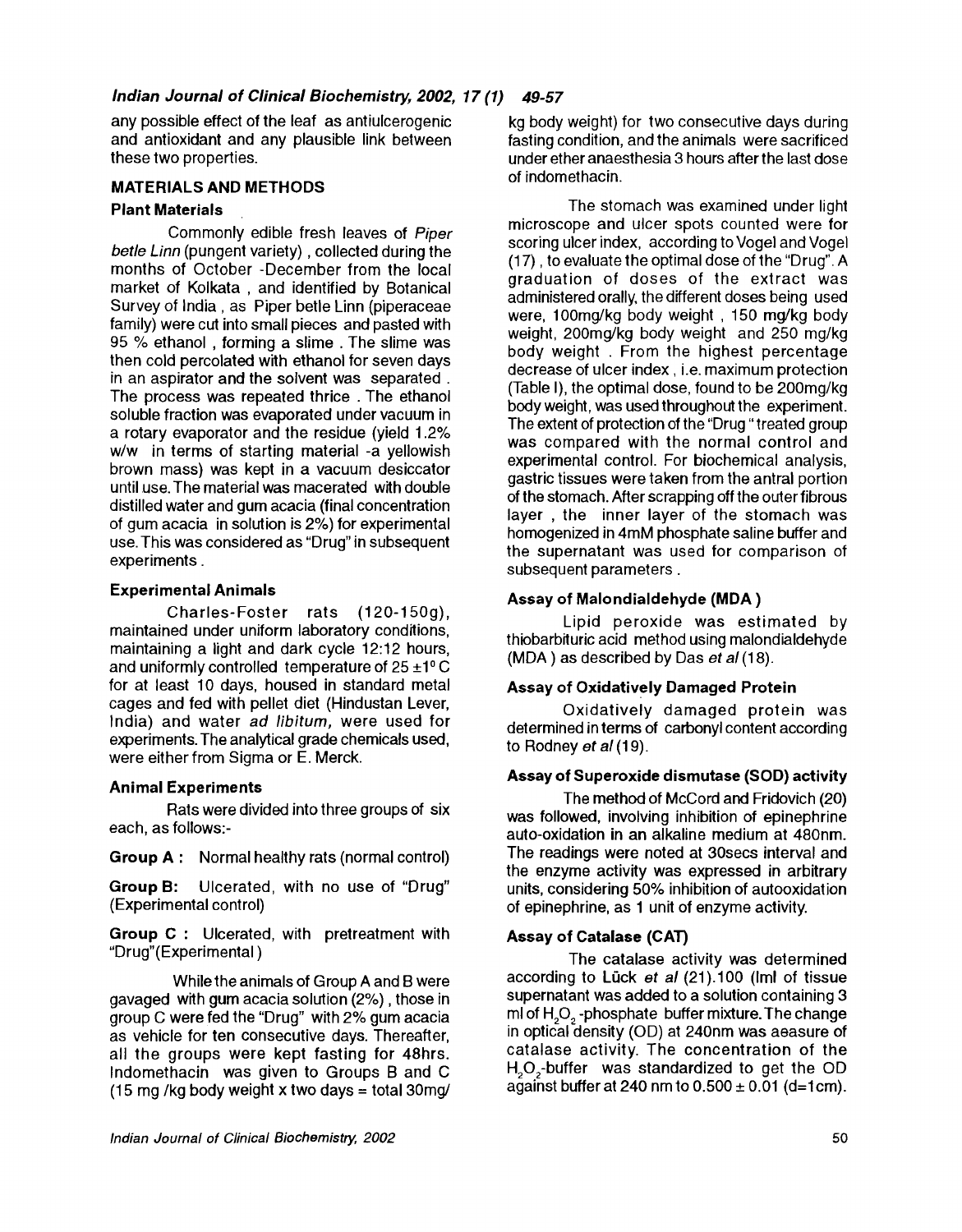#### **Assay of Hexosamine**

Hexosamine content in gastric tissue was assayed according to the method followed by Glick *et al* (22). The tissue was hydrolysed with 6N HCI overnight. The hydrolysate was neutralized with 6 N NaOH and treated with acetylacetone on a waterbath for 15 mins. The product coupled with Ehrlich's Reagent, containing p-dimethylaminobenzaldehyde, to form a coloured derivative, which was measured spectrophotometrically at 530nm.

#### **Assay of Mucus**

The mucus content in gastric tissue was estimated as described by Corne *et al*  (23) by measuring the amount of Alcian Blue(AB) (1% in 3% acetic acid) bound to mucous, spectrophotometrically at 61 5nm.

#### **Assay of tissue sulfhydryl group**

Tissue homogenate was taken up with 10mM phosphate buffer (pH =8.0) and 0.2 ml of 10mM DTNB (5, 5'-dithiobis -2-nitrobenzoic acid ) of pH 8.0, prepared in 10 mM phosphate buffer, pH=7.0. The reading was taken spectrophotometrically after 20 mins of incubation at 37(C, at 412nm (24).

#### **Assay of in vitro hydroxyl free radical scavenging potential of ethanol extract of leaf of** *Piper betle* **Linn**

The hydroxyl scavenging action of the plant extractive was examined by its ability to inhibit OH. catalysed oxidation. The final concentration of the assay, in a total volume of 1ml, includes, 28mM deoxyribose, 20mM Tris-HCI, pH=7.4, 100µM EDTA, 100µM FeCI, and 100µM ascorbate. The reaction mixture was incubated at 37°C for 1 hour, after which 1 ml of 30% ice cold HCI and 0.75% thiobarbituric acid (TBA) in 0.5% sodium acetate were added. The reaction mixture was boiled for 20 mins and cooled to room temperature, centrifuged at 1000rpm for 5 mins, and reading of coloured chromophore was taken spectrophotometrically at 535nm (25). The relative antioxidant activity is expressed in terms of mM equivalent of thiourea.

#### **Assay of in vitro superoxide radical scavenging action of ethanol extract of leaf of**  *Piper betle* **Linn**

Superoxide generation was measured in presence of the plant extract following *cytochrome*  C reduction at 550 nm. The final concentration of the assay mixture in a total volume of 1 ml were 100  $\mu$ M cytochrome C, 100  $\mu$ M hypoxanthine, 10mM Tris-HCI. The reaction was initiated with the addition of 8mU of xanthine oxidase (XO). The relative antioxidant activity is expressed in terms of mM equivalent of thiourea.

#### **STATISTICAL** ANALYSIS

Analysis of variance test was followed using Students' "t" test, for determination of significance among the mean  $\pm$  SEM values in different groups of animals.

#### **RESULTS**

#### **Cytoprotective activity of the drug**

Indomethacin induced ulcerated group showed a number of perforations with blood spots. A thin flaccid mascular layer was also observed in each case. Pretreatment with ethanol extract of the leaf at  $d$ oses of 100 mg/kg body weight, 150 mg/kg body weight, 200 mg/kg body weight and 250 mg/kg body weight inhibited the formation of indomethacin induced gastric ulcers, as is exhibited by reduction of ulcer index by 51.47 %, 59.81%, 75.90% and 45.59%, with virtually no ulceration in the third case particularly(Table I).

#### **Effect of drug on lipid peroxidation**

Tissue peroxidised lipid levels in case of group, pretreated with "Drug" at the dose of 200mg/kg body weight, showed a significant low value, as compared to ulcerated control (p< 0.001) (Table II).

#### **Effect of the drug on damaged protein content**

The carbonyl content (due to oxidative damage ) of the group, pretreated with the"Drug", at the dose of 200mg/kg body weight, showed a significant reduction (p<0.001) as compared to ulcerated control (Table II).

#### **Effect of the drug on Superoxide dismutase (SOD) activity of the gastric mucosa**

The SOD activity of the group, pretreated with the "Drug", at the dose of 200mg/kg body weight, was significantly high and attained normal value compared to untreated group (Table III).

#### **Effect of the drug on catalase activity and toal sulfhdryl (-SH) group of gastric mucosa**

The catalase activity and the total sulfhydryl content of the group pretreated with the "Drug', at the dose of 200mg/kg body weight, remained almost near the normal values, while the values of untreated ulcerated group were very low (p<0.001) (Table III).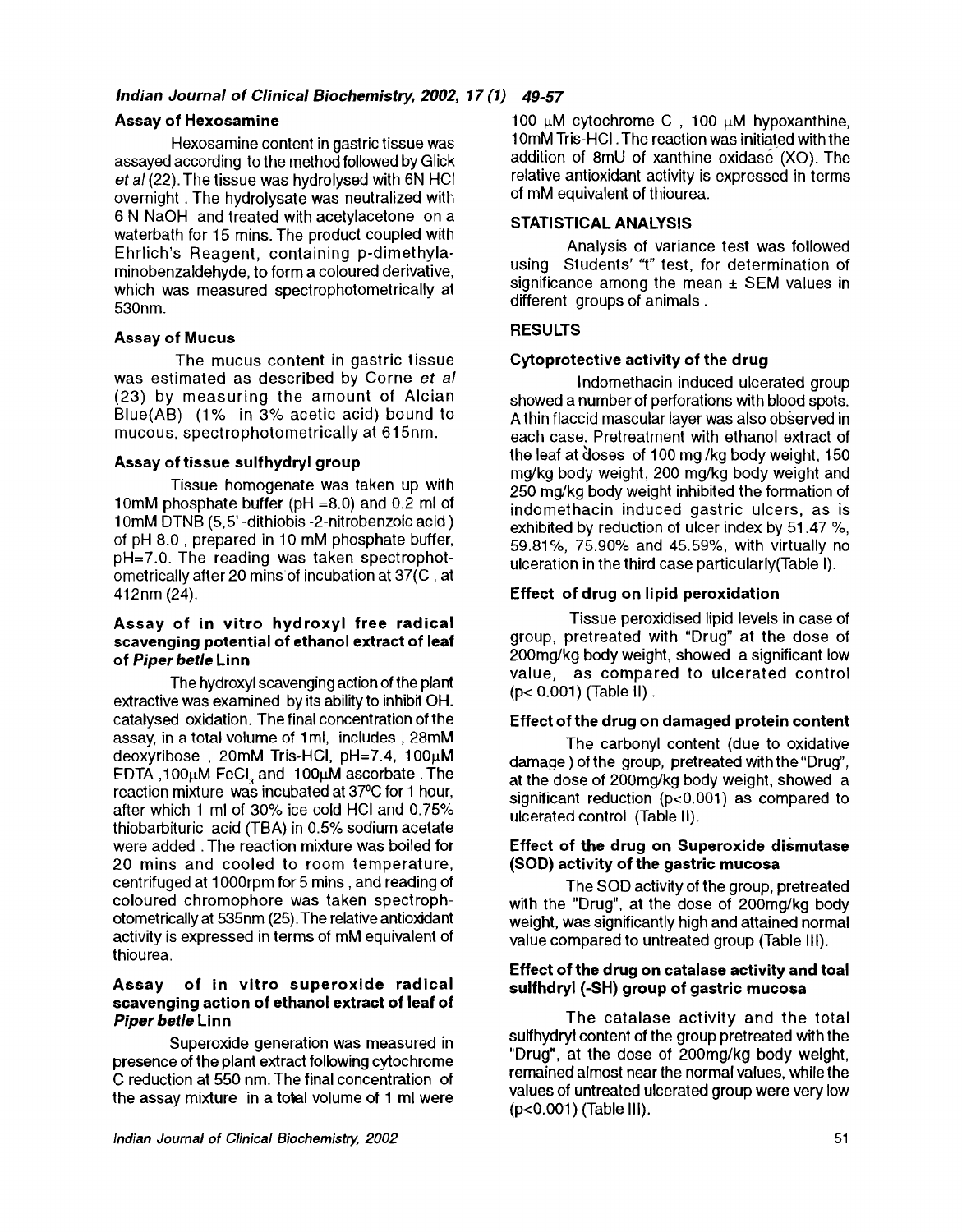#### **Effect of drug on hexosamine and mucous content of gastric mucosa**

A significant increase in mucous and hexosamine contents of the gastric mucosa were observed in the group, pretreated with the "Drug", at the dose of 200mg/kg body weight, as compared to the untreated ulcerated group (p<0.001) (Table II).

#### **Effect of ethanol extract of leaf of Piper betle Linn in scavenging hydroxyl free radicals in in vitro system**

Figure 1 shows that, after an initial relaxation upto a concentration of 2.5 mg/ml, there is almost a linear dose dependent nature of the extract as hydroxyl free radical scavenger.

#### **Effect of ethanol extract of leaf of Piper betle Linn in scavenging of superoxide anion in invitro system**

Figure 2 shows an almost dose dependent antioxidant, superoxide anion scavenging action of the above extract with concentration.

#### **DISCUSSION**

Ulcer formation, induced by indomethacin, a non -steroidal anti inflammatory drug (NASID) is related to the inhibition of cyclooxygenase , that prevents prostaglandin biosynthesis and in turn inhibits the release of mucus (a defensive factor against gastrointestinal damage ). It is evident from the results, that the hexosamine and mucus contents of gastric tissue of rats pretreated with the "Drug" increases (Table III), indicating its cytoprotective action on indomethacin induced gastric lesions, also supported by a decrease of ulcer index (Table I). The overriding evidences strongly indicate the involvement of free radical scavenging action of the drug. The significant decrease in the level of peroxidised lipid, a product of reactive oxygen species(ROS) injury on proteins, also supports the above presumption. High tissue SOD (Table III) and catalase (CAT) activity (Table III), two major biological antioxidant agents (27), may be taken to be an interpretation, which envisages interplay of protective action of antioxidant enzymes within the system in counteracting the formation of ulcers in gastric mucosa. The observed protective action of the extract is possibly due to scavenging of ROS by both superoxide

and hydroxyl free radical pathway. This is supported by the in vitro, direct free radical scavenging action of the extract .Thus it is tempting to interpret, that the preventive potency of the extract is through antioxidative pathway. Glutathione, a major non -protein thiol in the biological systems, play a central role in co-ordinating the antioxidant status. The increase in the total -SH group content (Table III) could be due to decreased consumption of glutathione, via decreased level of lipid peroxidation and thereby protecting the gastric mucosa. Superoxide is inactivated by SOD, the activity is effective only when it is followed up bythe increase in the activity of catalase(CAT) or glutathione peroxidase, since SOD generates hydrogen peroxide as a metabolite, which is more tissue -toxic than oxygen radical and has to be scavenged by catalase or reduced glutathione. Thus a concomitant increase in catalase or glutathione peroxidase activity is essential, if the beneficial effect from increased SOD activity is to be expected.

Though it is not possible to altogether exclude the cytoprotective effect, exerted by the drug itself, development of ulcer 48 hours after administration of the last dose under fasting condition as also increase in mucin and hexosamine contents and consequent increase in gastric barrier of the stomach wall could involve the inductive effect of the drug in triggering other gastric mechanism in action including antioxidant activity (28), which might as well scavenge the hydroxyl free radical. From the above study it is not illogical to project that the ethanol extract of leaf of *Piperbetle Linn* at a dose of 200mg/kg body weight possesses cytoprotective action against experimentally induced peptic ulcer by indomethacin and the underlying cause may be due to its potent antioxidant action.

Altough, the infection of *Helicobater pylori,* that has been detected as one of the prime causes in human gastric and duodenal ulcers, is related to the oxidative burst and production of free radicals, the efficiency of the above leaf extract indirectly inhibiting and / or eradicating the growth of *H. pylori* has not yet been known and is still to be evaluated and explored. Further studies, concerning any co-relation with the mechanism of inhibition of growth of H. *pylori* by the extract of the leaf are currently in progress in our laboratory.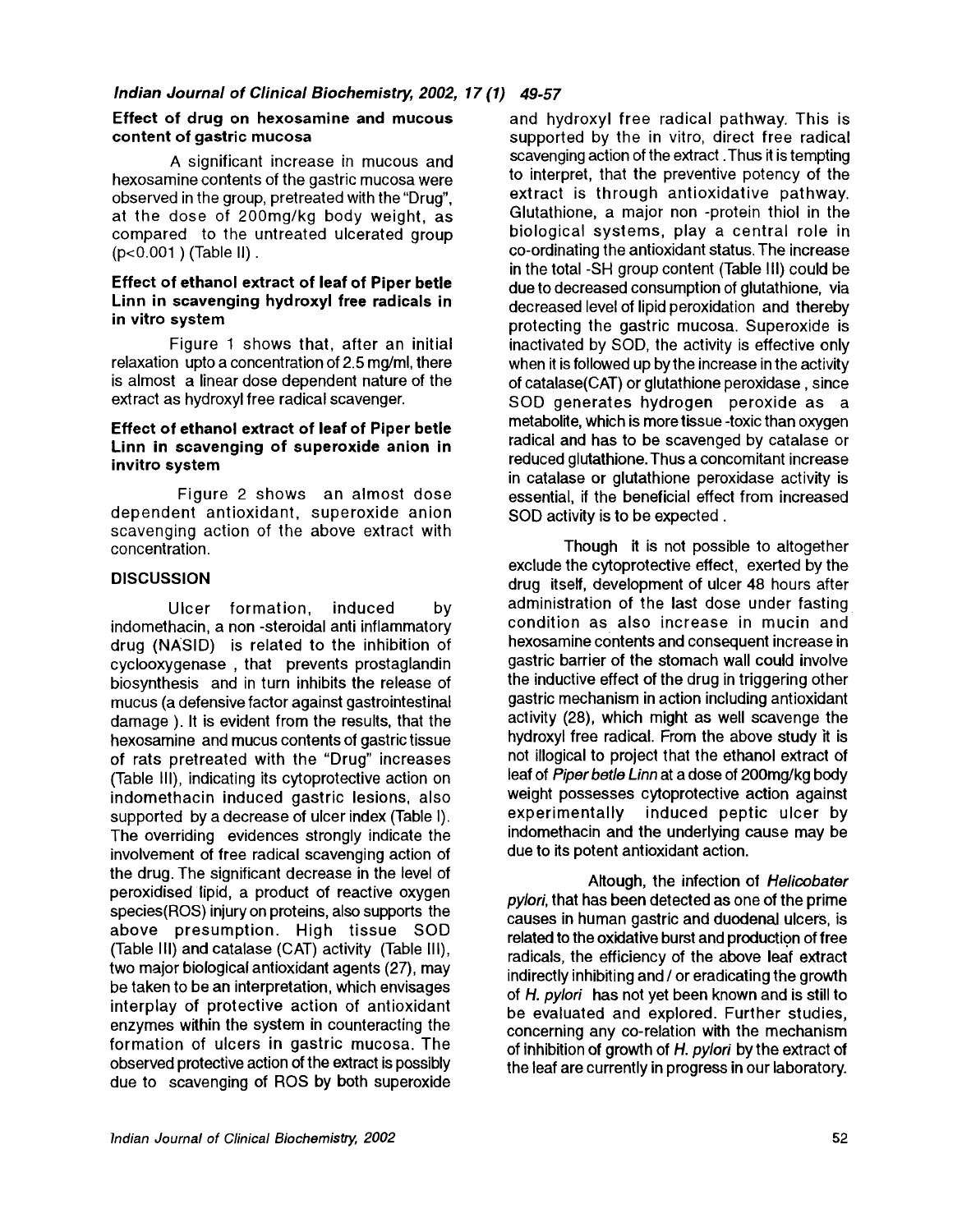**Table I** 

| <b>Status</b>                                     |  | Mean Ulcer Index (mm <sup>2</sup> ) |
|---------------------------------------------------|--|-------------------------------------|
| Ulcerated Untreated                               |  | $10.55 \pm 0.36$                    |
| Ethanol extract pretreated (100mg/kg body weight) |  | $5.12 \pm 0.94$ *                   |
| Ethanol extract pretreated (150mg/kg body weight) |  | 4.24 $\pm$ 0.88*                    |
| Ethanol extract pretreated (200mg/kg body weight) |  | $2.55 \pm 1.15$ <sup>*</sup>        |
| Ethanol extract pretreated (250mg/kg body weight) |  | $5.74 \pm 2.02$ **                  |
| Normal healthy control                            |  | $0.00 \pm 0.00$                     |

### **Effect of** *Piper betle Linn* **extract on gastric lesions of mucosa**

Values represent mean  $\pm$  SEM

l,

\*Significant (p<0.001) compared to ulcerated control

\*\*Significant (p<0.01) compared to ulcerated control

N/group =6, number of animals in each group.

## **Table II**

#### **Effect of** *Piper betle Linn* **extract on peroxidised lipid, oxidatively damaged protein(Carbonyl content ), hexosamine and mucus content of gastric tissue**

| <b>Status</b>              | Malondialdehyde (MDA)<br>concentration of gastric | Carbonyl<br>content  | Hexosamine<br>$(\mu$ g x 10)  | <b>Mucus</b><br>(mg $AB^*$ |  |
|----------------------------|---------------------------------------------------|----------------------|-------------------------------|----------------------------|--|
|                            | tissue ( $\mu$ M x 10 /mg protein)                | $(\mu M/mg$ protein) |                               | binding)                   |  |
| Untreated ulcerated        | $13.20 \pm 0.80$                                  | $22.70 \pm 1.50$     | $5.38 \pm 0.15$               | $3.90 \pm 0.25$            |  |
| Ethanol extract pretreated | $4.70 \pm 0.35$ *                                 | $4.46 \pm 1.65$ *    | $26.42 \pm 2.85$ * 6.22±0.11* |                            |  |
| (200mg/kg body weight)     |                                                   |                      |                               |                            |  |
| Normal healthy control     | $2.47 \pm 0.78$                                   | $2.83 \pm 0.35$      | $36.45 \pm 3.24$              | 7.54±0.05                  |  |

Values represent mean+SEM

\*Significant (p<0.001) compared to ulcerated control

\*\*Significant (p<0.01) compared to ulcerated control

N/group =6, number of animals in each group.

AB\* alcian blue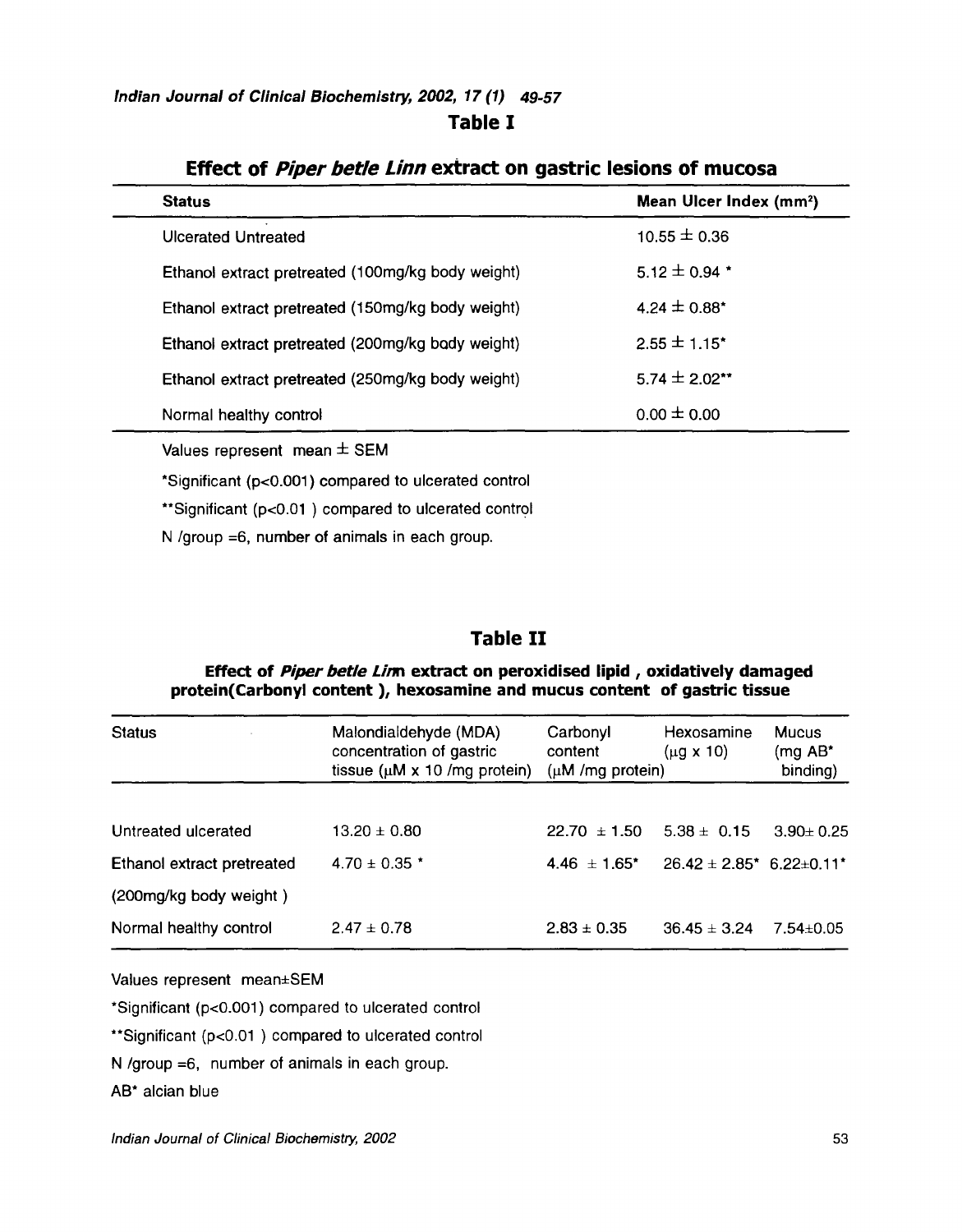## **Table III**

#### **Effect of** *Piper betle Linn* **extract on Superoxide Dismutase (SOD) activity, catalase (CAT) activity and total sulfhydryl (-SH) group content**

| <b>Status</b>              | Superoxide Dismutase<br>of gastric tissue<br>[specific activity] (U) | Catalase of gastric | Total sulfhydryl (-SH)<br>tissue [specific activity] group (mM /mg protein) |
|----------------------------|----------------------------------------------------------------------|---------------------|-----------------------------------------------------------------------------|
| Untreated ulcerated        | $2.65 \pm 0.33$                                                      | $8.11 \pm 0.96$     | $25.00 \pm 0.72$                                                            |
| Ethanol extract pretreated | $6.26 \pm 0.65^*$                                                    | 12.61 $\pm$ 1.36**  | 52.00 $\pm$ 0.98*                                                           |
| (200 mg/kg body weight)    |                                                                      |                     |                                                                             |
| Normal healthy control     | 6.91 $\pm$ 0.45                                                      | 14.11 $\pm$ 0.09    | 61.20 $\pm$ 1.05                                                            |

Values represent mean  $\pm$  SEM

\*Significant (p<0.001) compared to ulcerated control

\*\*Significant (p<0.01) compared to ulcerated control

N/group=6, number of animals in each group.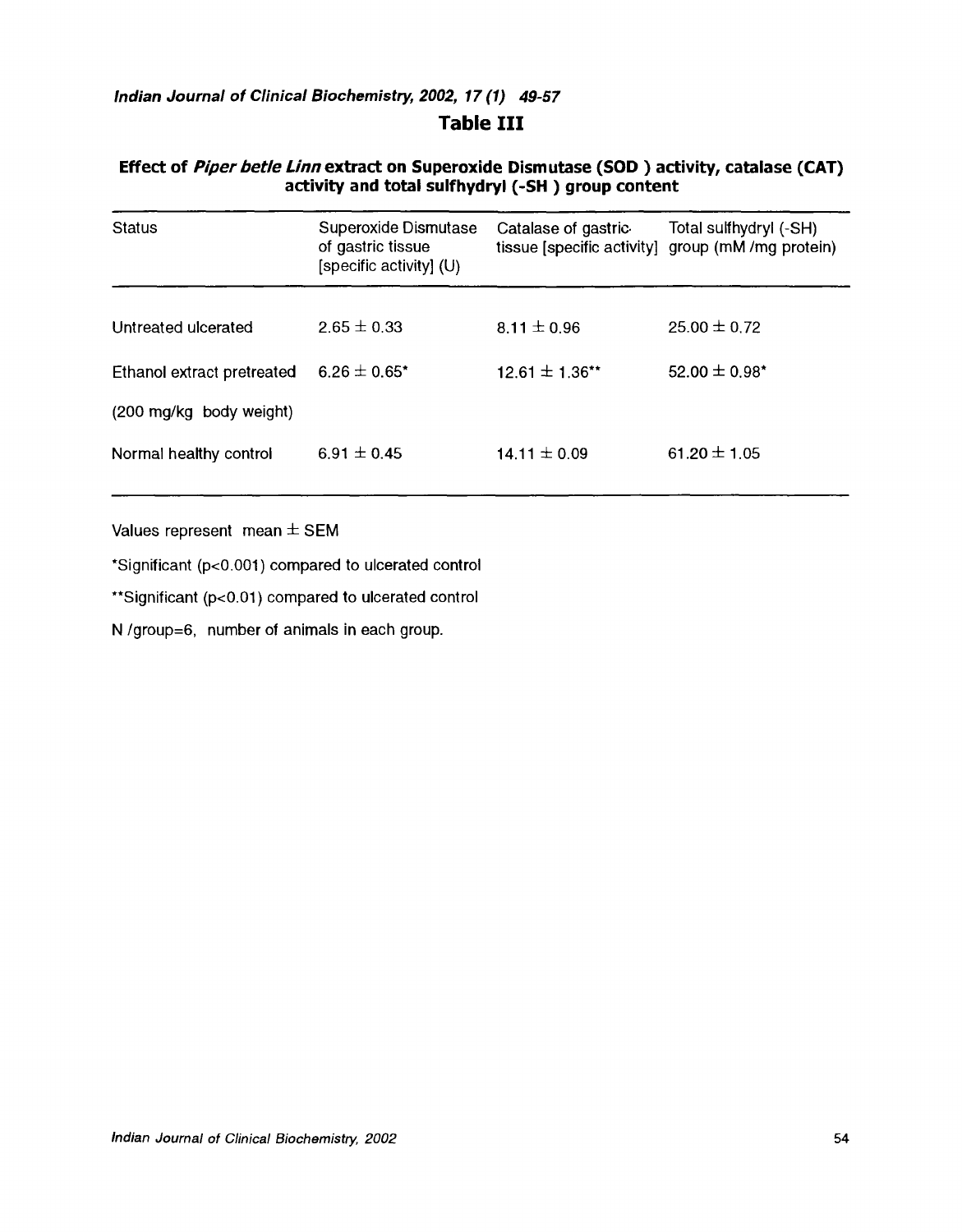**Figure 1** 



**Superoxide Radical scavenging profile of leaf of** *Piper betle Linn* 

**Figure 2** 

**Hydroxyl Free Radical scavenging Profile of leaf** *Piper Betle Linn* 

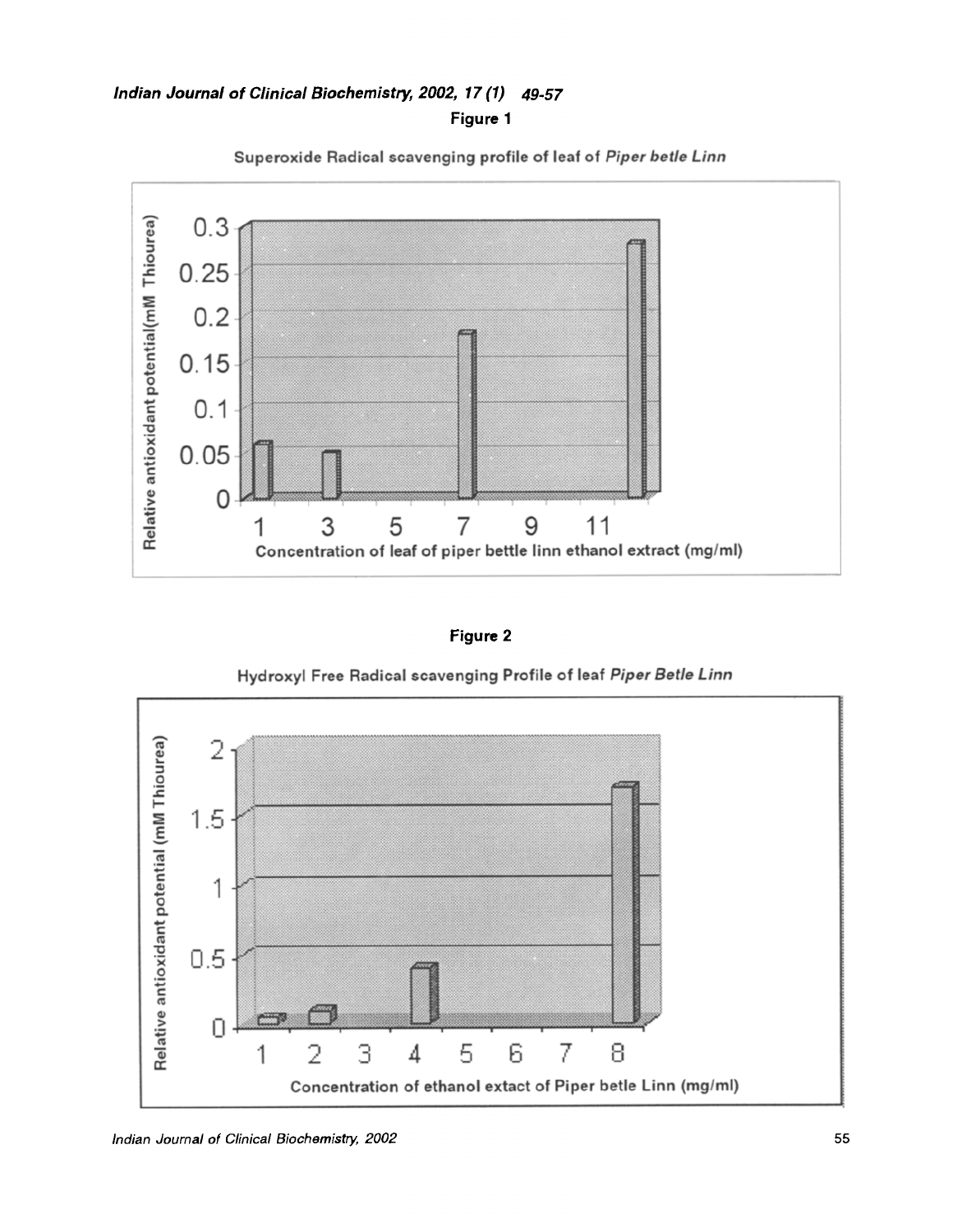#### *Indian Journal of Clinical Biochemistry, 2002, 17 (1) 49-57*  **REFERENCES**

- 1, Chaterjee, A and Pakrashi, S.C.; Tratatise of Indian Medicinal Plants. Vol 1,26.
- 2. Reviews of Research in Pharmacology in India (1988 -1993 ). Edited by Dr. C. K.Chauhan. Publisher:- C. K. Chauhan, Department of Pharmacology and Cilnical Pharmacology. Medical College Unit L.Y.M, Sion, Mumbai 400 020.
- 3. Prabhu, M. S., Patel, K., Saraswati, G. and Srinivasan, K. (1995) Effect of orally administered betle leaf (P. betle) on digestive enzymes of pancreas and intestinal mucosa and on bile production in rats. Indian. J. Exp. Biol. 10, 752-756.
- 4. Saeed, S.A., Farnaz, S., Simjee, R.U. and Malik, A. (1993) Triterpenes and beta Sitosterol from piper betle; isolation, antiplatelet and anti-inflammatory effects .Biochem. Soc. Trans. 21 (4).
- 5. Das. D. K.(1992) Free radical scavenging activities of gangliosides, asialic acid containing glycoshingolipid. Excerpta Medica Amsterdam.765-768.
- 6. Itoh, M. and Guth, P. H.(1985) Role of oxygen derived free radicals in hemorrhagic shock induced gastric lesions in the rat.Gastroenterology. 88, 1162-1167.
- 7. Das, D and Banerjee, R.K.(1993) Effect of stress on antioxidant enzymes and gastric ulceration. Molecular and Cellular Biochemistry. 125,115-125.
- 8. Hetil, O. Mechanism of free radicals in gastrointestinal and liver diseases. J. Clin. Prof.,134, 606-614.
- 9. Whittle , B.J.R.(1981) Temporal relationship between cyclooxygenase inhibition, as measured by prostacyclin biosynthesis and the gastrointestinal damage induced by indomethacin in the rat.Gastroenterology.80, 94-101.
- 10. Hudson, N., Hawthorne, A.B. and Cole, A.T. (1992) Mechanism of gastric and duodenal damage and protection. Hepatogastroenterology .39(Suppl), 31-36.
- 11. Banerjee, S., Hawksby, C., Dahill, S., Bettle ,A.D. and McColl, K.E.I.(1994) Effect of *Hpyloriand* its eradication on gastric juice ascorbic acid. Gut. 35, 317-322.
- 12. Zhang ,Q.B., Nakashabendi,I.M., Mokhashi, M.S., Dawodu, J.B., Gemmel, C.S. and Russeli, R.1.(1995) Association of Cytokin production and neutrophil activation by stains *of H pylori* from patients with peptic ulceration and gastritis. Gut.38. 841-845.
- 13. Isenberg, J.l., McQuaid, K.R., Laine, L.and Walsh, J.H.(1995)Acid-Peptic disorders In :Text Book of gastroenterology .Yamada, T, Alpers, D.H., Powell, D.W., Owyang, C.,Silverstein, EE., (eds)2nd edition .J.B.Lippincott Company, Philadelphia P P. 1347-1430.
- 14. Freston ,J. W.(1990) Overview of Medical therapy in peptic ulcer diseases.Gastroenterol. Clin. N. Am.19,121-130.
- 15. Lam, S.K.(1986) Prostaglandins for duodenal ulcer and gastric ulcer. J. Gastroenterol. Hepatol. 471-481.
- 16. Shitut., S., Pandit, V. and Mehta, B.K.(1990) The antimicrobial efficiency of *piper betle Linn* against human pathogenic bacteria and phytopathogenic fungi. Cent. Eur .J.Public. Health. Aug 7, 137-139.
- 17. Vogel, H.G. and Vogel, H.(1997)ln : Drug Discovery and Evaluation. Springe verlag, Germany, 486-487.
- 18. Esterbaner, H. and Cheesemen, K(1990) Determination of aldehydic lipid peroxidation products: Malondialdehyde and 4 hydroxynonenal.Methods in Enzymology.186,407-421.